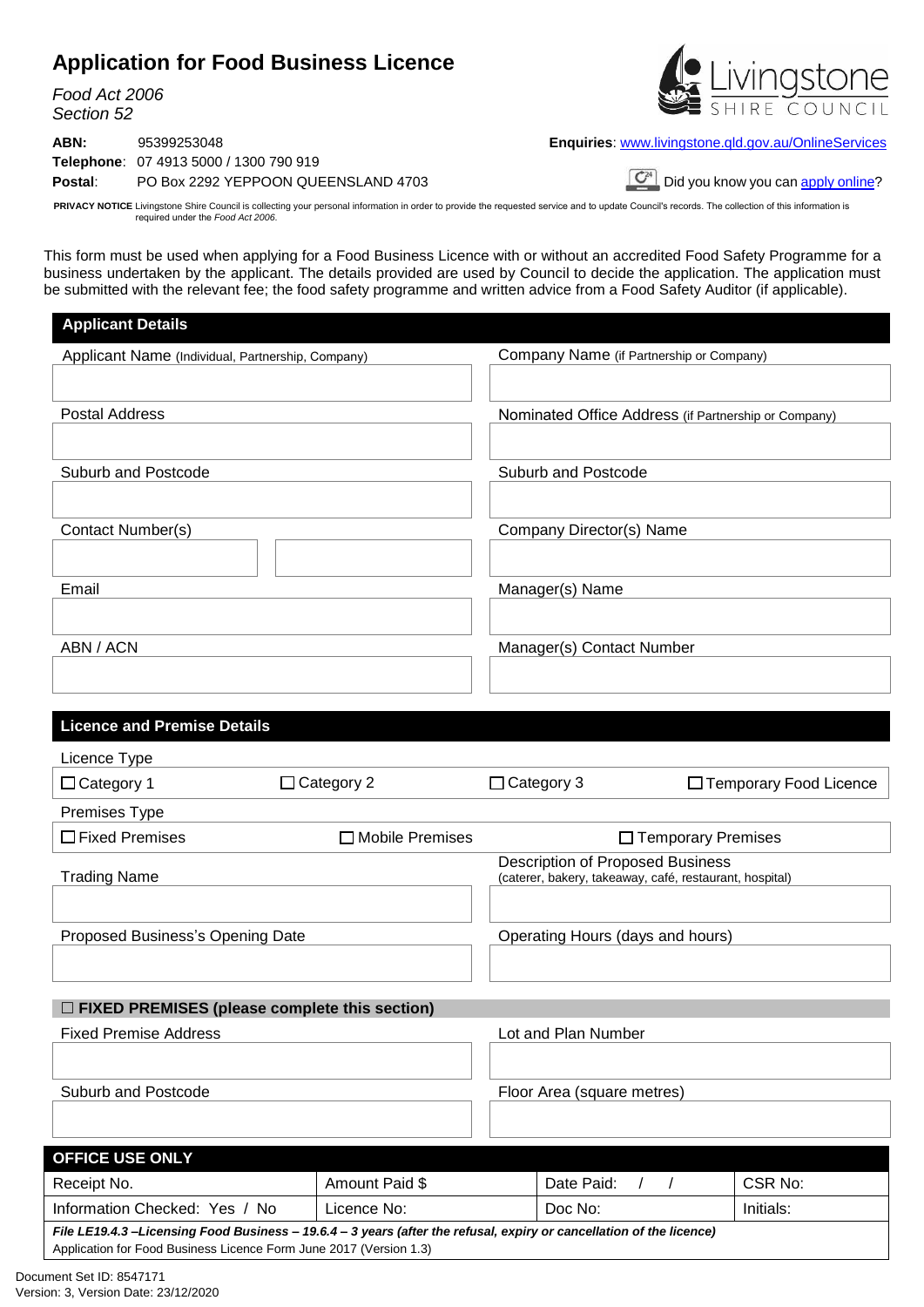| Do you have current approvals?                                                                                                                                                                                                                                                                                                                                                                                                                                                                               | $\Box$ Yes                                                | $\square$ No |
|--------------------------------------------------------------------------------------------------------------------------------------------------------------------------------------------------------------------------------------------------------------------------------------------------------------------------------------------------------------------------------------------------------------------------------------------------------------------------------------------------------------|-----------------------------------------------------------|--------------|
| Development Approval Number                                                                                                                                                                                                                                                                                                                                                                                                                                                                                  | <b>Trade Waste Approval Number</b>                        |              |
|                                                                                                                                                                                                                                                                                                                                                                                                                                                                                                              |                                                           |              |
| <b>Building Approval Number</b>                                                                                                                                                                                                                                                                                                                                                                                                                                                                              | <b>Other Approvals</b>                                    |              |
|                                                                                                                                                                                                                                                                                                                                                                                                                                                                                                              |                                                           |              |
| Plumbing and Drainage Approval Number                                                                                                                                                                                                                                                                                                                                                                                                                                                                        |                                                           |              |
|                                                                                                                                                                                                                                                                                                                                                                                                                                                                                                              |                                                           |              |
| Does your business provide offsite catering?                                                                                                                                                                                                                                                                                                                                                                                                                                                                 | $\Box$ Yes (also complete details<br>for Mobile Premises) | $\square$ No |
| $\Box$ MOBILE PREMISES (please complete this section)                                                                                                                                                                                                                                                                                                                                                                                                                                                        |                                                           |              |
| <b>Mobile Premise Details</b>                                                                                                                                                                                                                                                                                                                                                                                                                                                                                | Vehicle Registration Number (if applicable)               |              |
|                                                                                                                                                                                                                                                                                                                                                                                                                                                                                                              |                                                           |              |
| Suburb and Postcode                                                                                                                                                                                                                                                                                                                                                                                                                                                                                          | <b>Registered Vehicle Owner</b>                           |              |
|                                                                                                                                                                                                                                                                                                                                                                                                                                                                                                              |                                                           |              |
| Floor Area (square metres)                                                                                                                                                                                                                                                                                                                                                                                                                                                                                   | Vehicle Make                                              |              |
| Vehicle Type (car, van, trailer, caravan)                                                                                                                                                                                                                                                                                                                                                                                                                                                                    | Vehicle Model                                             |              |
|                                                                                                                                                                                                                                                                                                                                                                                                                                                                                                              |                                                           |              |
|                                                                                                                                                                                                                                                                                                                                                                                                                                                                                                              |                                                           |              |
| $\Box$ TEMPORARY PREMISES (please complete this section) for multiple events (up to 12) attach as separate list                                                                                                                                                                                                                                                                                                                                                                                              | <b>Event Name</b>                                         |              |
| <b>Event Location</b>                                                                                                                                                                                                                                                                                                                                                                                                                                                                                        |                                                           |              |
| <b>Event Address</b>                                                                                                                                                                                                                                                                                                                                                                                                                                                                                         | Event Date(s)                                             |              |
|                                                                                                                                                                                                                                                                                                                                                                                                                                                                                                              |                                                           |              |
| Suburb and Postcode                                                                                                                                                                                                                                                                                                                                                                                                                                                                                          | Floor Area (square metres)                                |              |
|                                                                                                                                                                                                                                                                                                                                                                                                                                                                                                              |                                                           |              |
|                                                                                                                                                                                                                                                                                                                                                                                                                                                                                                              |                                                           |              |
| <b>Food Safety Programme</b>                                                                                                                                                                                                                                                                                                                                                                                                                                                                                 |                                                           |              |
| Under the Food Act 2006, certain licensable businesses in Queensland must have an accredited Food Safety<br>Programme. Food businesses require an accredited Food Safety Programme if they provide offsite catering; onsite<br>catering at the premises stated in the licence or part thereof; operate as part of a private hospital under the Private Health<br>Facilities Act 1999; or produce potentially hazardous food for vulnerable populations at child care, aged care and hospitals<br>facilities. |                                                           |              |
| Are you required to submit a Food Safety Program?                                                                                                                                                                                                                                                                                                                                                                                                                                                            | $\Box$ Yes                                                | $\square$ No |
| <b>Business Type</b>                                                                                                                                                                                                                                                                                                                                                                                                                                                                                         |                                                           |              |
| $\Box$ Offsite Catering                                                                                                                                                                                                                                                                                                                                                                                                                                                                                      | □ Child Care Centre                                       |              |
| $\Box$ Onsite Catering                                                                                                                                                                                                                                                                                                                                                                                                                                                                                       | □ Aged Care Facility                                      |              |

□ Private Hospital Text Contract Contract Contract Contract Contract Contract Contract Contract Contract Contract Contract Contract Contract Contract Contract Contract Contract Contract Contract Contract Contract Contract

Livingstone Shire Council requires the applicant to obtain a 'Notice of Written Advice' from an approved auditor as to whether the food safety programme meets the criteria for food safety programmes set out in section 104 of the *Food Act 2006*. Visit the Queensland Health website [www.health.qld.gov.au](https://www.health.qld.gov.au/public-health/industry-environment/food-safety)/public-health/industry-environment/food-safety for approved Food Safety Auditors.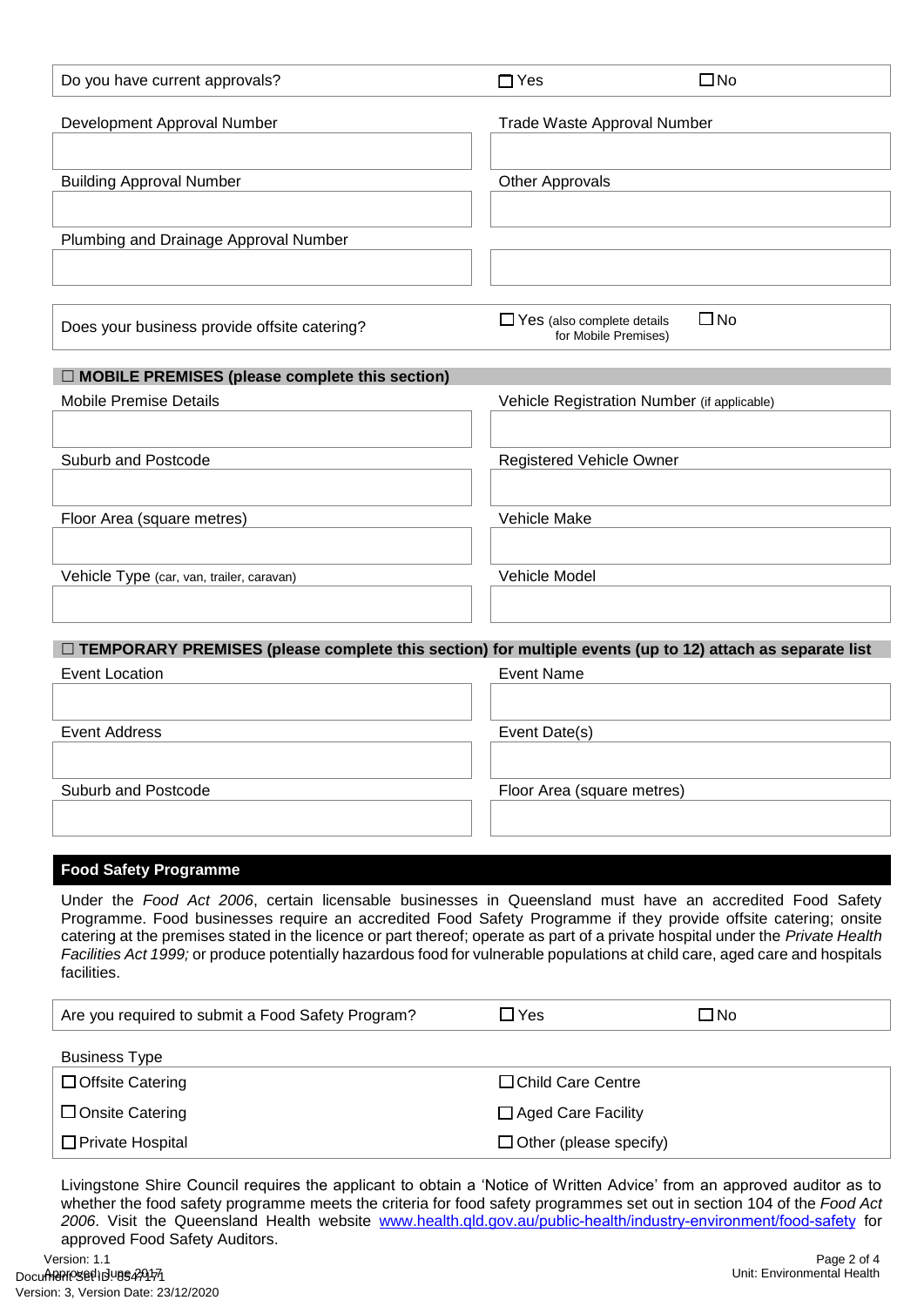## **Food Safety Supervisor**

If the details of the Food Safety Supervisor(s) are unknown at the time of application, please do not complete this section. This will not affect the processing of your application. However, you must provide the contact details of the Food Safety Supervisor(s) and a copy of the Statement of Attainment for the relevant qualification within thirty (30) days of receiving the Food Business Licence.

| The Food Safety Supervisor(s) have the authority to supervise and give directions about matters<br>relating to food safety to persons who handle food in the food business | $\Box$ Yes | $\Box$ No |
|----------------------------------------------------------------------------------------------------------------------------------------------------------------------------|------------|-----------|
| The Food Safety Supervisor(s) is reasonably available to be contacted by Council while the food<br>business is being undertaken                                            | $\Box$ Yes | ⊡No       |

| Food Safety Supervisor Name | Food Safety Supervisor Name |
|-----------------------------|-----------------------------|
|                             |                             |
| <b>Postal Address</b>       | <b>Postal Address</b>       |
|                             |                             |
| Suburb and Postcode         | Suburb and Postcode         |
|                             |                             |
| Contact Number(s)           | Contact Number(s)           |
|                             |                             |
| Email                       | Email                       |
|                             |                             |

# **Checklist**

| The following must be submitted with this application. Use this checklist to ensure that you have attached all necessary documents for<br>Council to assess and decide the application. |
|-----------------------------------------------------------------------------------------------------------------------------------------------------------------------------------------|
| <b>Food Business Details</b>                                                                                                                                                            |
| $\Box$ Recall system details if the business is a wholesaler, supplier, manufacturer or importer                                                                                        |
| $\Box$ Detailed food menu                                                                                                                                                               |
| $\Box$ List of potentially hazardous ingredients                                                                                                                                        |
| $\Box$ Details on the materials used in the design and construction of the premises/vehicle                                                                                             |
| $\Box$ Two (2) copies of each plan, drawn to scale and complying with the Food Safety Standards 3.2.3:                                                                                  |
| $\Box$ Site Plan                                                                                                                                                                        |
| $\Box$ Floor Plan                                                                                                                                                                       |
| □ Sectional Elevations Plan                                                                                                                                                             |
| □ Hydraulic Plan                                                                                                                                                                        |
| □ Mechanical Exhaust Ventilation Plan                                                                                                                                                   |
| □ Transport Vehicle                                                                                                                                                                     |
| $\Box$ Premises Layout detailing:                                                                                                                                                       |
| □ Details, position and size of all plumbing fixtures                                                                                                                                   |
| $\Box$ Details, position and size of food preparation benches                                                                                                                           |
| $\Box$ Details, position and size of exhaust canopies                                                                                                                                   |
| $\Box$ Details of all surface finishes (floors, walls, ceilings and bench surfaces)                                                                                                     |
| $\Box$ Details of all surface joining methods                                                                                                                                           |
| $\square$ Details, position and specifications of all food preparation equipment                                                                                                        |
| <b>Food Safety Programme</b>                                                                                                                                                            |
| $\Box$ Two (2) copies of the Food Safety Programme                                                                                                                                      |
| $\Box$ 'Notice of Written Advice' from an approved Food Safety Auditor                                                                                                                  |
| <b>Food Safety Supervisor</b>                                                                                                                                                           |
| $\Box$ Copy of the Statement of Attainment                                                                                                                                              |